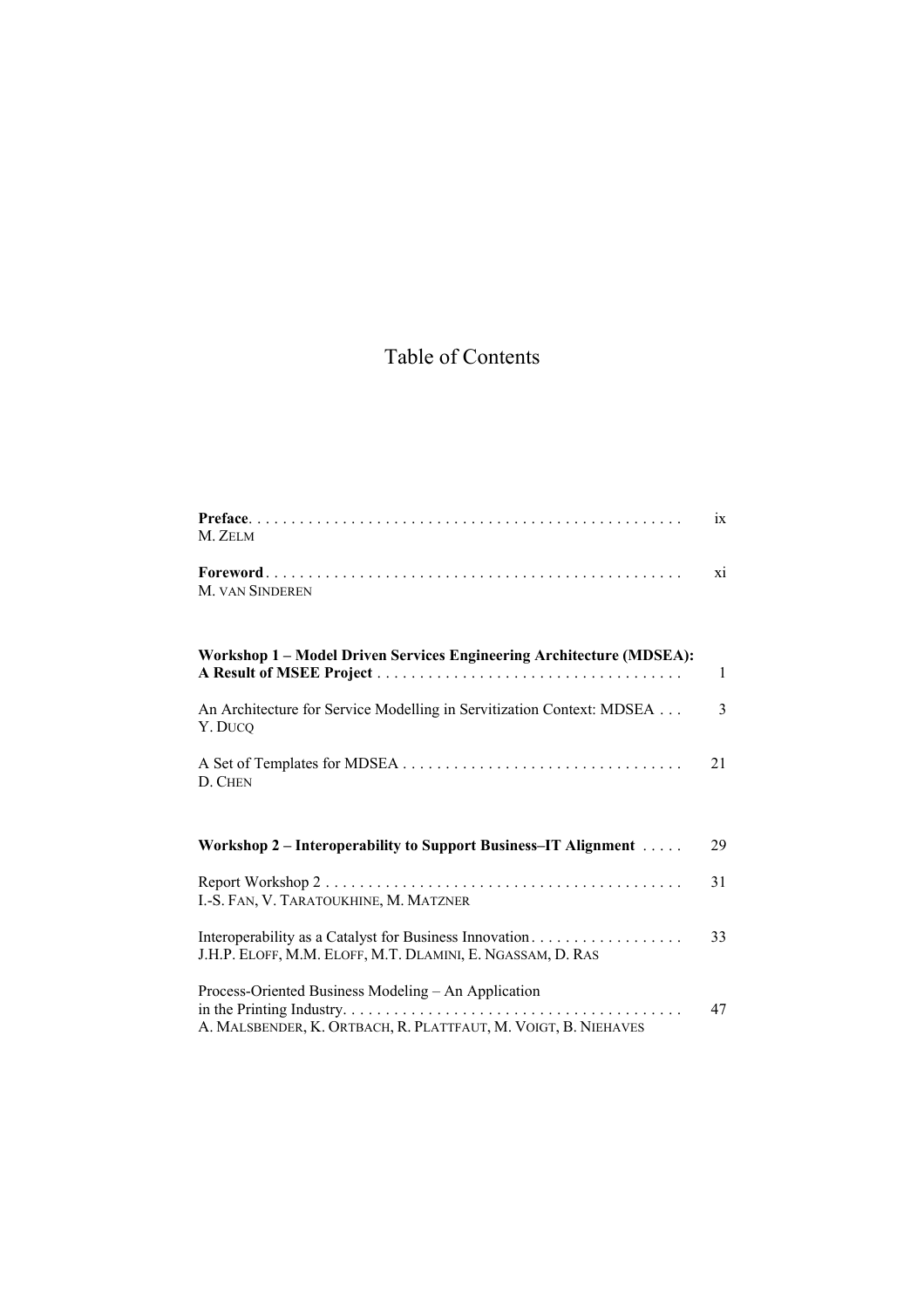## vi Enterprise Interoperability

| A Comparative Study of Modelling Methodologies Using a Concept<br>E. BABKIN, E. POTAPOVA, Y. ZELENOVA                               | 55  |
|-------------------------------------------------------------------------------------------------------------------------------------|-----|
| Maintenance Support throughout the Life-Cycle of High Value Manufacturing<br>A. FEDOTOVA, V. TARATOUKHINE, Y. KUPRIYANOV            | 69  |
| Using Enterprise Architecture to Align Business Intelligence Initiatives<br>I.-S. FAN, S. WARNER                                    | 79  |
| Towards Enterprise Architecture Using Solution Architecture Models<br>V. AGIEVICH, R. GIMRANOV, V. TARATOUKHINE, J. BECKER          | 89  |
| Workshop 3 – Standardisation for Interoperability                                                                                   |     |
|                                                                                                                                     | 95  |
| M. ZELM, D. CHEN                                                                                                                    | 97  |
| Standardisation in Manufacturing Service Engineering<br>M. ZELM, G. DOUMEINGTS                                                      | 99  |
| Service Modelling Language and Potentials for a New Standard<br>D. CHEN                                                             | 107 |
| An Approach to Standardise a Service Life Cycle Management.<br>M. FREITAG, D. KREMER, M. HIRSCH, M. ZELM                            | 115 |
| Open Business Model, Process and Service Innovation with VDML<br>.<br>A.J. BERRE, H. DE MAN, Y. LEW, B. ELVESÆTER, B.M. URSIN-HOLM  | 127 |
| R. YOUNG, N. HASTILOW, M. IMRAN, N. CHUNGOORA, Z. USMAN,<br>A.-F. CUTTING-DECELLE                                                   | 143 |
| Standardisation Tools for Negotiating Interoperability Solutions<br>T. SANTOS, C. COUTINHO, A. CRETAN, M. BECA, R. JARDIM-GONCALVES | 153 |